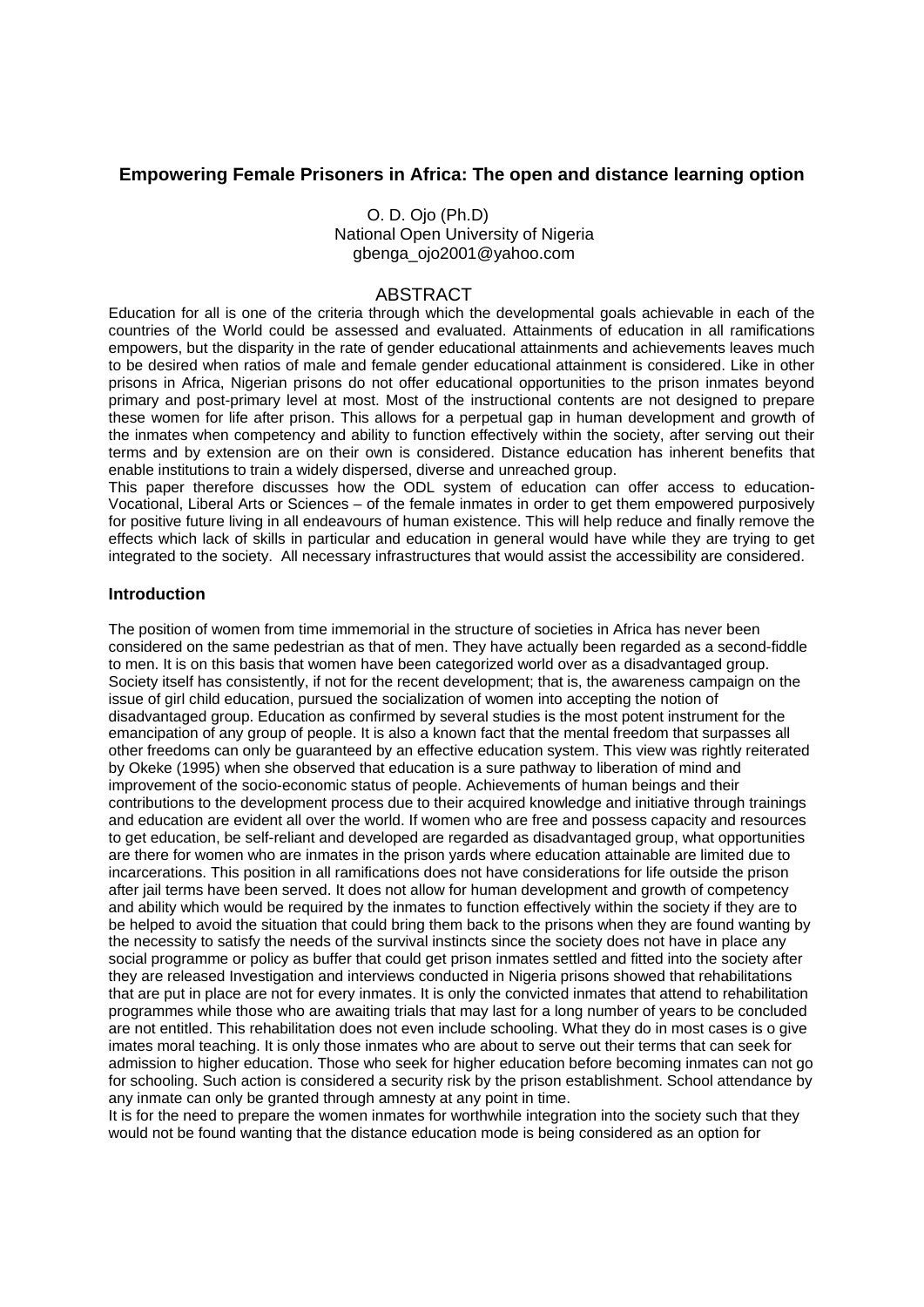empowering women prisoners.

### **The Place of Education in Women Prisoners Empowerment**

Unarguably, illiteracy is the major issue at the centre of women empowerment in Africa. The majority of the womenfolk and a large number of girls till date are still grappling with the problem of basic reading and writing skills. The gross enrolment rate (GER 2001) indicated that 71% out-of-school children are girls. The statistics of illiterate women puts by the Human Development Report of 2002 published by the United Nations Development Programme was 57 % as against 43% for males. As seemingly insignificant the difference in the figure is, it would be difficult to achieve the Millennium Development Goals (MDGs). In Nigeria; the most populous Country in Africa, girls and women comprise about 49.69 percent of the total population. Incidentally, about 61% of the total female population is reported to be illiterate as against 37.7% of the male population. In Togo, over 60% of the total female population is illiterate; also in Gabon and Tanzania, 48% of the women are illiterate. Illiteracy level among the womenfolk in African countries is on the same pedestrian level.

Education is the total sum of experiences that a person acquires in partaking in everyday activities and how these experiences have served to make individual a better person. It is regarded as a sine qua non to any meaningful process of development. It is the only social leveler that can pierce through any social barrier that has been in existence through all other structures of the society. The only effective way to contribute to the empowerment of women in prison is to open and widen the access to education. Creating access to quality formal education at any level for women prisoners would give them a sense of belongingness and that of individuality more so when the education allow for choices and alternatives that could make them to take to trade or/and get them integrated into the larger society anytime they are out of incarcerations. Education generally, is a requisite for survival especially when it is highly relevant to the needs and environment of the learners. Definitely, the impact of whichever kind of education acquired by a woman prisoner would enhance her self-confidence and self worth, reshape her thinking and be more realistic with life. This is corroborated by Olakulehin and Ojo (2006) when they observed that it is incontrovertible to state that the family of an educated women tends to appear healthier than that of an un-educated woman.

## **Women Empowered by Distance Education**

There are many groups of women who have been denied access to formal education because of one reason or the other. Example includes women who because of obedience and adherence to Islamic religion practice of purdah. These set of women were able to get educated through open and distance learning because the mode allowed them to learn at a 'safe distance' from their instructor without going against the injunction of their religion practice. They were able to study, turn assignments in and write examinations after adequate arrangement have been made. Through this, these set of women have been trained, exposed to knowledge and are ready to contribute their own quota to nation building.

Another group is those women who are full time housewives. Many never had access to formal education or gave up schooling at early stages of their lives. Women in this group according to Olakulehin and Ojo (2006) are usually not enthusiastic about formal education because their husbands indicate that they have to sit at home and take care of home and the children. These women find it difficult to leave home and go to conventional schools. But in spite of all, through the open and distance learning, these women become learned and empowered because the mode of education allowed them to sit at home as housewives and study for a programme of their choice without jeopardizing their marriages. An educational attainment through this way has helped women to get empowered and be able to contribute to the development of their locality. This is confirmed by a study carried out by Onyishi (2004) on nonformal distance education as a women empowerment strategy in Nigeria. According to the study, in the area where the study was carried out -Nsukka; Southeastern Nigeria - most of the women were illiterates. Due to an empowerment programme which addresses vocational skills development as well as basic literacy which was arranged for the community, the participants were enabled to function effectively in different vocational skills learnt by each of the participants. The study revealed that the programme provides literacy education as well as vocational skills development to the women and thereby empowered them and enables them to live a more comfortable live.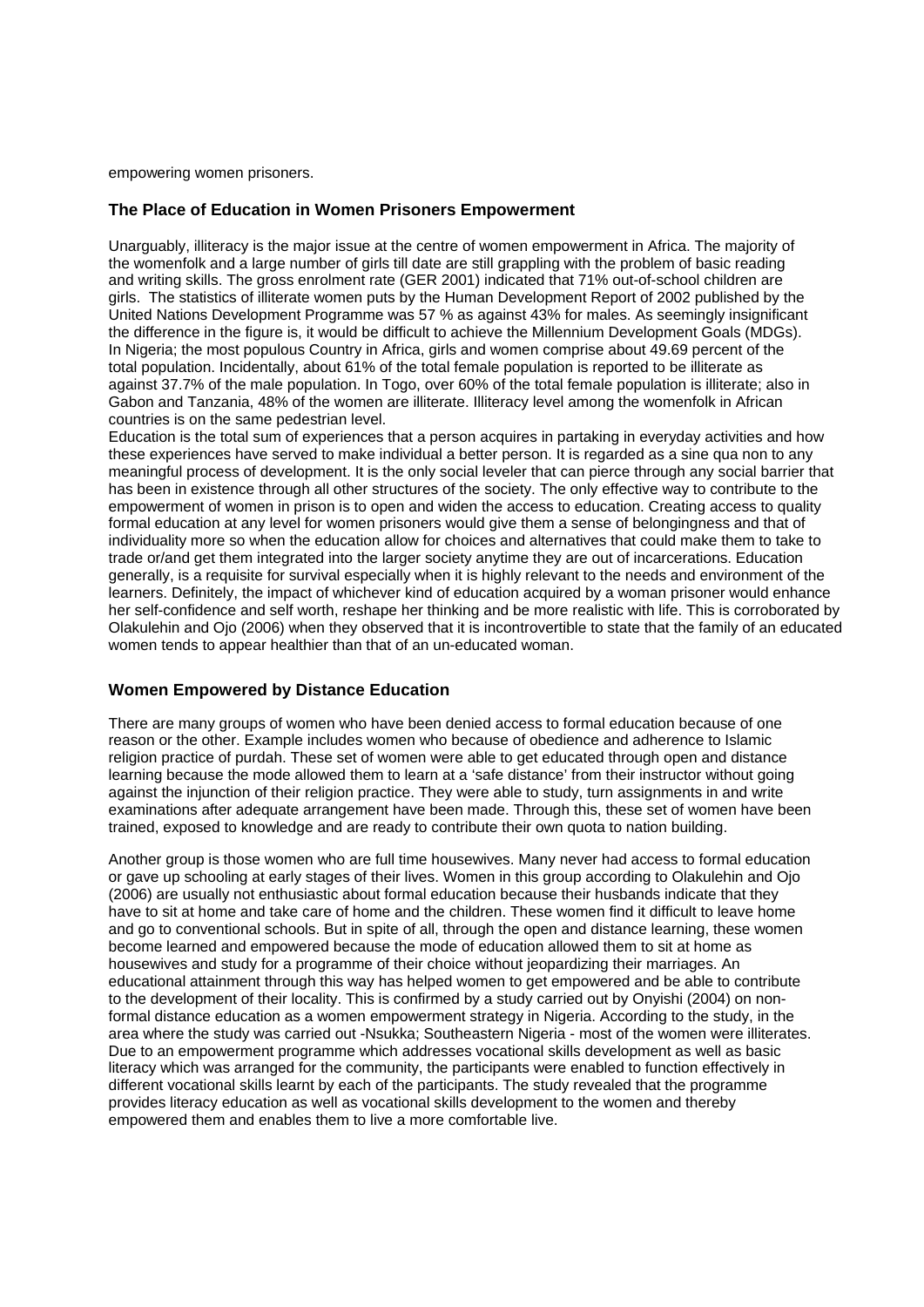Other groups include the working women. These are women who find themselves in marriage after a college degree. They intend to further their studies but the rigours of grappling with marital life and child rearing has become impediments to their ambition; as a child is being admitted to the primary school, one of the elder ones is entering the prepubescent years. This is also coupled with the fact that they are not really recognised in the society nor earn good honorarium for their labour while the husband's family and her biological family are not relent in their demands. Demands of a typical working woman in Africa are multifarious. But with open and distance learning, these set of women have been able to achieve their educational goals. Jellema and Hernandez (2002), summarised the experiences of working women when discussing the issue of working women who have benefited from empowerment drive through non-formal distance education in Cuba. These women were empowered through a mentoring programme known as SOFIA mentoring programme. Training and skills development are provided for women who are already educated, but have not been able to further their education due to the demands of family and other social obligations. The focus of the training was to make the participants functional. Treated topics include issues relating to management and entrepreneurship with organized interactive sessions based on the topics of discuss handled by qualified trainers. This allowed for mentoring and exchange of experiences anchor on both theory and practical with a view to integrating the experiences of the participants. Beside the training sessions, excursions were organized to the companies of the women entrepreneurs. This non-formal distance training allowed for pursuance of qualitative education that improved the sense of participants and their self esteem.

There are many other women groups that have immensely benefited from open and distance mode of educational system.

### **Open and Distance Education as option for Women Prisoner Empowerment**

Prison populations are growing in many parts of the world. This population growth, vary considerably between different regions of the world, and between different parts of the same Continent. However, more than three-fifths of countries (62.5%) have rates below 150 per 100,000. In Africa the median rate for western and central African Countries is 50 whereas it is 362 for South African Countries. Above all, as there are male prisoners so there are female prisoners.

The basic impediment in the attempt to get prison inmates educated lies in the limitation in the access to educational opportunities which revolve round the inability of these inmates and their tutors to be in a face-to-face contact. This is also applicable to the (supposed) learners who are free of incarcerations but are disadvantaged like the prison inmates for example, women in purdah. As indicated by UNESCO (2002), there are about 880 million illiterate adults the world over who have been deprived of access to education because they are required to be present in the four walls of a conventional classroom before they can gain access to quality education. But going by the reality of time, the futility of this face to face arrangement becomes clearer to some discerning educational planners as the knowledge based society of the twenty first century demands continuously more effective methods of knowledge dissemination. It is also obvious that the limitations in both human and financial resources have incapacitated the traditional approach of classroom teaching especially in countries like Nigeria where the population of her people grows in geometric progression. This observation and realities have made imperative for alternative approach to education a necessity hence the need for Open and distance learning system that could cater for all and sundry; the disadvantaged people be it women prisoners or women in purdah.

The Open and Distance Learning system radiates the fact that all or most of the teaching is conducted by a tutor who is removed in time and space from the learner, and that it focuses on greater dimensions of openness and flexibility, be it access, elements of structure or curriculum. It is therefore very clear that attainment of mass education whose objectives and goals includes empowerment of women prisoners can only be achieve through distance learning. This is in tandem with the observation of Jegede (2003) when he remarked that 'all nations of the world desirous of a cost effective, convenient, conducive, efficient and comprehensive way to educate all its citizens have embraced open and distance learning'. For access to be created for the prison inmates, study centres tagged 'Special Centre' should be located within the prison yard with provision of all necessary facilities for facilitation while Facilitators are appointed for the courses to be offered by the students (Female Prisoners). This centre through an appointed Coordinator or Manager liaises with headquarter to officially function like every other regular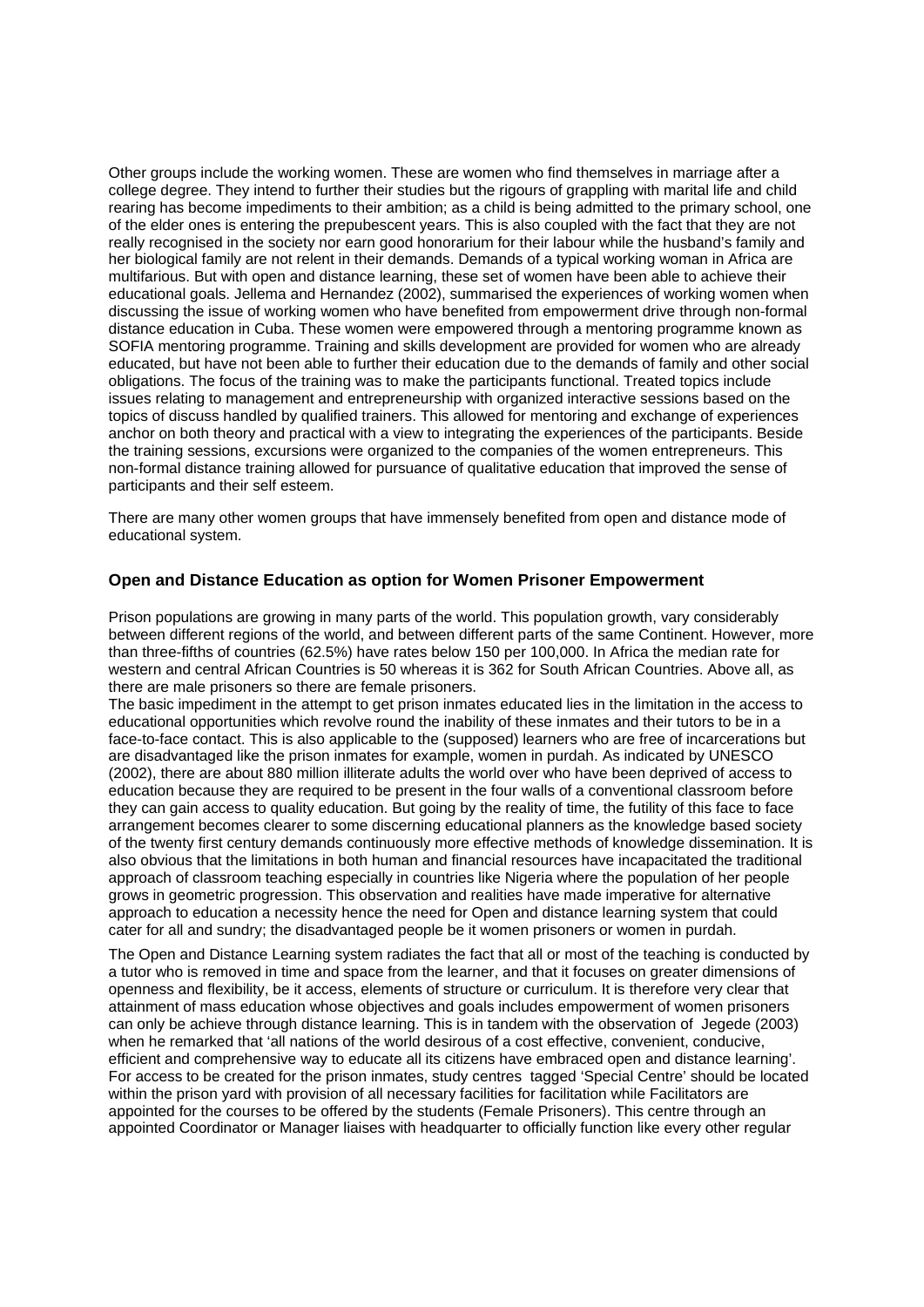#### study centres.

Open and Distance learning mode of education is an avenue for all nations to effectively disseminate educational benefits to all its citizens economically and more effectively, especially those who are unreached or who were denied access on the basis of one social consideration or the other. Women prisoners throughout the African countries belong to this class and this mode of education would afford them the opportunity to purse knowledge without contravening any laws of the land. It will prepare them for their eventual integration back into the society after serving out their terms in the prison. It will also remove the issue of recidivism among women prisoners since the acquired education would have made them to be better persons who are knowledgeable, skilled and qualify to seek for job and live a good life.

In the developed world, several states, most notably California and Vermont, have made distance education a key component to proposed initiatives to improve the availability and quality of potential prison-based education programs. This is because distance education provides the ability to reach large populations at multiple sites during a specific time while reducing the staff required to offer instruction. Additionally, the utilization of two-way interactive videoconferencing provides prison inmates the opportunity to receive guided instruction without instructors having to travel to the prisons in order to teach.

Although much has not been done in relation to prison inmates getting educated be it higher education or otherwise in Africa but several related studies had taken place in the developed world. Some studies have identified the factors that are important for successful university education for prison inmates. Ommerborn and Schuemer (1996) observed that availability of some services and facilities is germane to getting prisoners educated. These include, provision of study centre and the need for special study periods, relieving students partially or totally from work duties, and provision of access to communication and study materials such as dictionary and writing tools, allowance for students to partake in face to face activities; that is facilitation classes activities and also an opportunity to form a study group with course mates who might be in a neighbouring cell or outside the prison and means of reducing encumbrances that could encountered during examinations. Without mincing words, these mentioned services and facilities are characteristics of a veritable distance education institutions and it is a pointer to the fact that distance education mode would best serve the lacuna that exist in providing an avenue through which prisoners can get empowered through education in Africa.

### **Instances of Programmes of Study that have helped Women to get Empowered**

As in other countries of Africa, many programmes have been put together one time or the other to assist women to be empowered. In Nigeria, women education programme was first launched in 1986 (Ohiri-Aniche, 2000). Lots of other programmes have come onboard after this initiative. There was Mass Literacy programme, Family Support Programme, Better Life for Rural Women and many other developmental programmes developed by the Non-governmental Organisations. Through these programmes, training was provided for women in different areas such as soap making, garri (Cassava flakes) processing, pomade making, oral dehydration therapy (ORT), and numerous lifelong skills that are put together in order to make women to be more self-reliant and at the same time promote their sense of self-worth.

In the academic sphere, teacher education programme which unarguably is the first field that witness extensive use of Open and Distance Learning (ODL) in Nigeria was promoted by The National Teachers' Institute (NTI) Kaduna, in 1976 by the Federal Government of Nigeria to produce qualified teachers that would meet the needs of the Universal Primary Education (UPE) which then was established basically to take care of the primary education of the young ones. The enrolment statistics for the programmes of the NTI reveals that women have benefited tremendously from the ODL system in the area of teacher training at both Grade II (for those that teaches in primary schools) and National Certificate of Education (NCE)[for those that teaches in secondary schools] levels.

## **Conclusion**